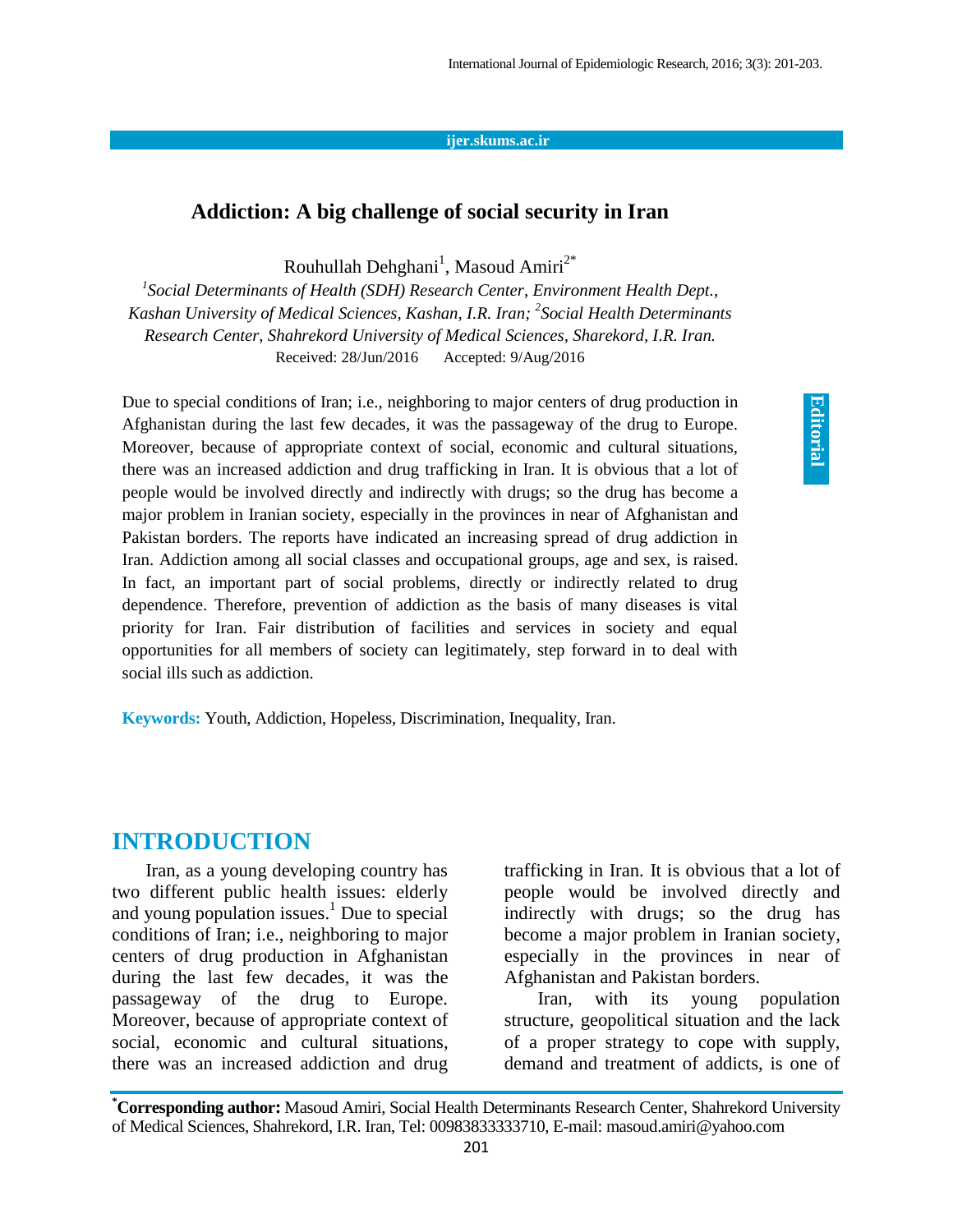the countries with most vulnerable population to drug problem. Iran has actually been in a war against drug trafficking and addiction since three recent decades. 2 Formal reports have demonstrated an increasing spread of drug addiction in Iran in recent years. The number of adductors is about 2 to 3 million people, 8 to 10 of them die every day. In total, more than 5.5 million people are involved in this problem. Drug addiction has been indeed raised among all social classes and occupational groups, ages and sexes; in fact, the mean age of onset of drug use in Iran has reached up to 14 to 16 years; i.e., the Youth, students, college students, with its potential complex social issues, resulting in many social deviations damages.<sup>3-5</sup>

Economic losses of addiction and direct and indirect social effects in Iran are very high, about 3 to 5 billion dollars per year; in addition, in the clashes between police and smugglers, about 3,700 policemen were killed and about 13000 wounded. <sup>6</sup> Addicts and smugglers are prone to commit the crime more than anyone else.<sup>6,7</sup> According to the Iranian Interior Minister in 2014, addiction was the cause of most terrible social problems in Iran.<sup>6</sup> In addition, addiction is the reason of 55 percent of the divorces, 65 percent of domestic violence, 30 percent of child abuse, 23 percent of strife, 35 to 40 percent of robberies, 25 percent of murders and 65 percent of prisoning, directly or indirectly.<sup>8</sup>

Moreover, environmental, geographic, behavioral, social, political and economic factors could affect on the abundance and distribution of social abnormalities such as addiction.<sup>9</sup> Therefore, reducing the risks of addiction is possible only with the knowledge of its constituent and the effect of environment.<sup>10,11</sup> Scientific approach and attention to all aspects of the socioeconomical phenomenon of addiction is then the fundamental solution. Unemployment,

poverty, discrimination and inequality, corruption, hopelessness and despair, homelessness could be the main reason of this public health problem in Iran.<sup>12</sup>

Eliminating all forms of discrimination, the creation of decent work and providing equal opportunities for individuals, will be increase the hope in young people for the future. Increase soil and water sports facilities can also reduce the prevalence of drug addiction .On the other hand, regular and adequate exercise as a way of treating patients is recommended.<sup>13</sup> Nowadays, addiction acts as a major threat to social security in Iran and could jeopardize national security. Fair distribution of facilities and services in society and equal opportunities for all members of society can legitimately, step forward in to deal with social ills such as addiction.

## **REFERENCES**

1. Amiri M. The main public health problem of population in the future: Aging conditions or adolescent and youth conditions. Razavi Int J Med. 2014; 2(1): e15390.

2. Calabrese J. Iran's war on drugs: holding the line. The Middle East Institute, Policy Brief. 2007; 3: 1-8. Available from: http://www.mei.edu/content/irans-war-drugsholding-line.

3. Ahmadi J, Hasani M. Prevalence of substance use among Iranian high school students. Addict Behav. 2003; 28(2): 375-9.

4. Hajirasouli M, Eghbali K, Khodayari A. Considering the prevalence and causes addiction in prior doping champions of Iran. World Appl Sci J. 2012; 18(1): 123-6.

5. Ahmadi J, Maharlooy N, Alishahi M. Substance abuse: prevalence in a sample of nursing students. J Clin Nurs. 2004; 13(1): 60-4.

6. Aliverdinia A, Pridemore WA. Overview of the illicit narcotics problem in the Islamic